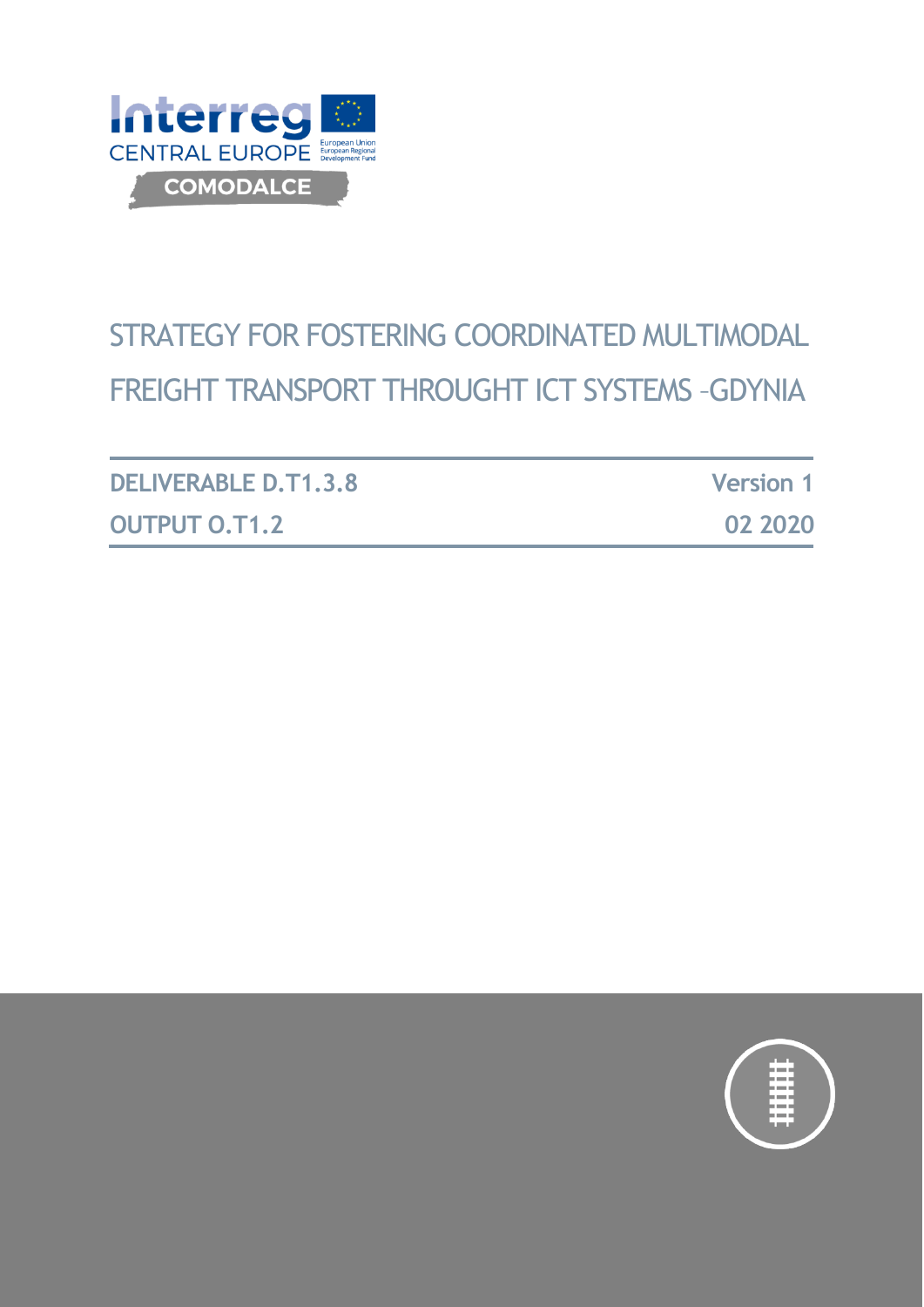



## <span id="page-1-0"></span>**Table of contents**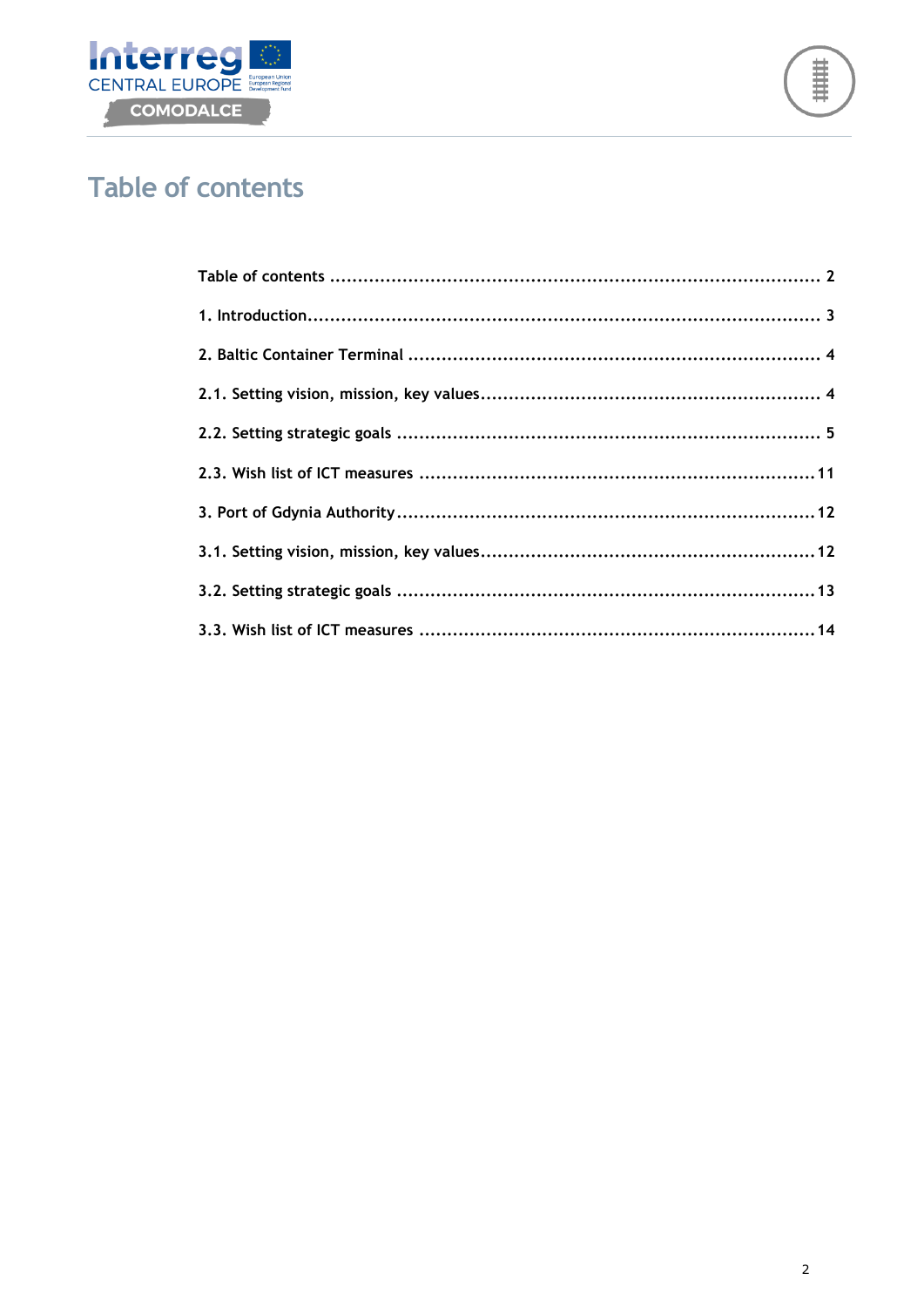

## <span id="page-2-0"></span>**1. Introduction**

Within the COMODALCE project, outputs of the WPT1 include a "Strategy for fostering coordinated multimodal freight transport through ICT systems" (D.T1.3.2-10)", described as "strategy for fostering multimodal transport through ICT systems setting a vision, objectives and priorities in a mid- to long-term perspective, including a detailed wish list of measures to be tested in the pilot action".

This document includes the strategy elaborated for the node of Gdynia, including the contributions of PP07-Port of Gdynia Authority and PP08-Baltic Container Terminal, which were kept as separate documents (Part A and Part B) despite being synergic and complementary to each other.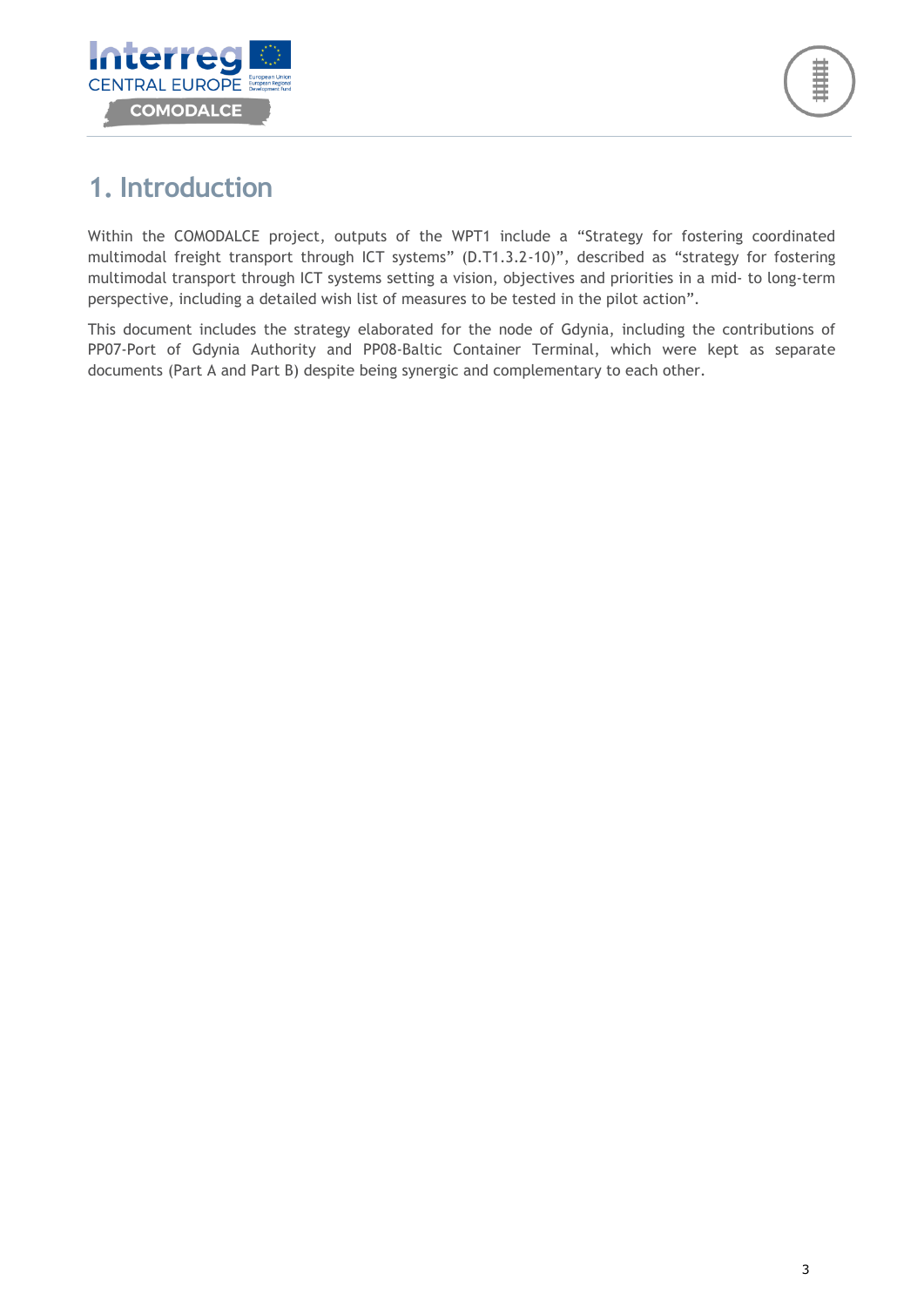



## <span id="page-3-0"></span>**2. Baltic Container Terminal**

#### <span id="page-3-1"></span>**2.1. Setting vision, mission, key values**

The definition of vision statement, mission statement and key values provides a strategic framework for the planned measures.

#### **VISION**

**(Vision statement focuses on tomorrow and set the target aims to be achieved)**

Our vision is to create Port Community System on national level integrating operational systems od all major ports, inland terminals and hubs, main logistics operators and transport companies and other players taking part in logistic chain. Once shipment information is generated freely circulates from system to system automatically and being proceed accordingly. Basic data are public and visible and easy to proceed by the ones who needs them. All sensitive and commercial data are protected by any unauthorized leakage or misuse. Data circulation is safe and fast.

#### **MISSION**

**(Mission statement focuses on today, what challenges shall we face towards the vision today)**

Our Mission is to create the electronic data interchange platform for rail wagon deliveries and transhipment at container terminal integrated with Terminal Operational System and systems of the other players taking part in this process. This is still missing but very important and necessary element of Gdynia Port Community System which is under construction now.

The main challenge is transfer of all very complex and complicated processes into easy to understand and easy to manage electronic form with a lot of information exchanges between many partners.

The other challenge is quite great diversification of players who take part in this process from are big companies with well defined procedures & standards using wide IT systems to small operators without any operational systems and well defined procedures.

There is also a need to adjust legal rail regulations based on old fashion organization, still requiring paper documents, obstructing and even preventing data sharing.

#### **KEY VALUES**

**(The principles and values that are the basis of the vision of the strategy)**

On national macroeconomic level, common data sharing speeds up and facilitates the whole transport process making it easier to contract and manage which **makes it cheaper and more controllable**. It increases the capacity of national transport system capacity. It promotes, facilitates and increases international exchange (import & export) bringing **benefits to whole national economy**.

International trade reaching some certain volume simply requires digitalization of whole logistics chain otherwise is impossible to grow and proceed all the data in traditional way. Digitalization of the whole logistic chain is just a must for regional economies to grow and develop.

For the participants like terminals, operators, ports, distribution hubs, transport companies, and traders, interconnectivity and synchromodality in the long run brings **decrease of operational, communication and employment costs** and helps to compete on the logistics market and **increase the sales.** 

It is important to point attention to the national or European Regulator to promote and even require from transport organizations system compatibility, data standardization and opening for data exchange. Interconnected transport systems on national and European level can provide reliable information in real time about the present traffic and trade. It helps to control the process better, manage it and create a good conditions and regulations for future development.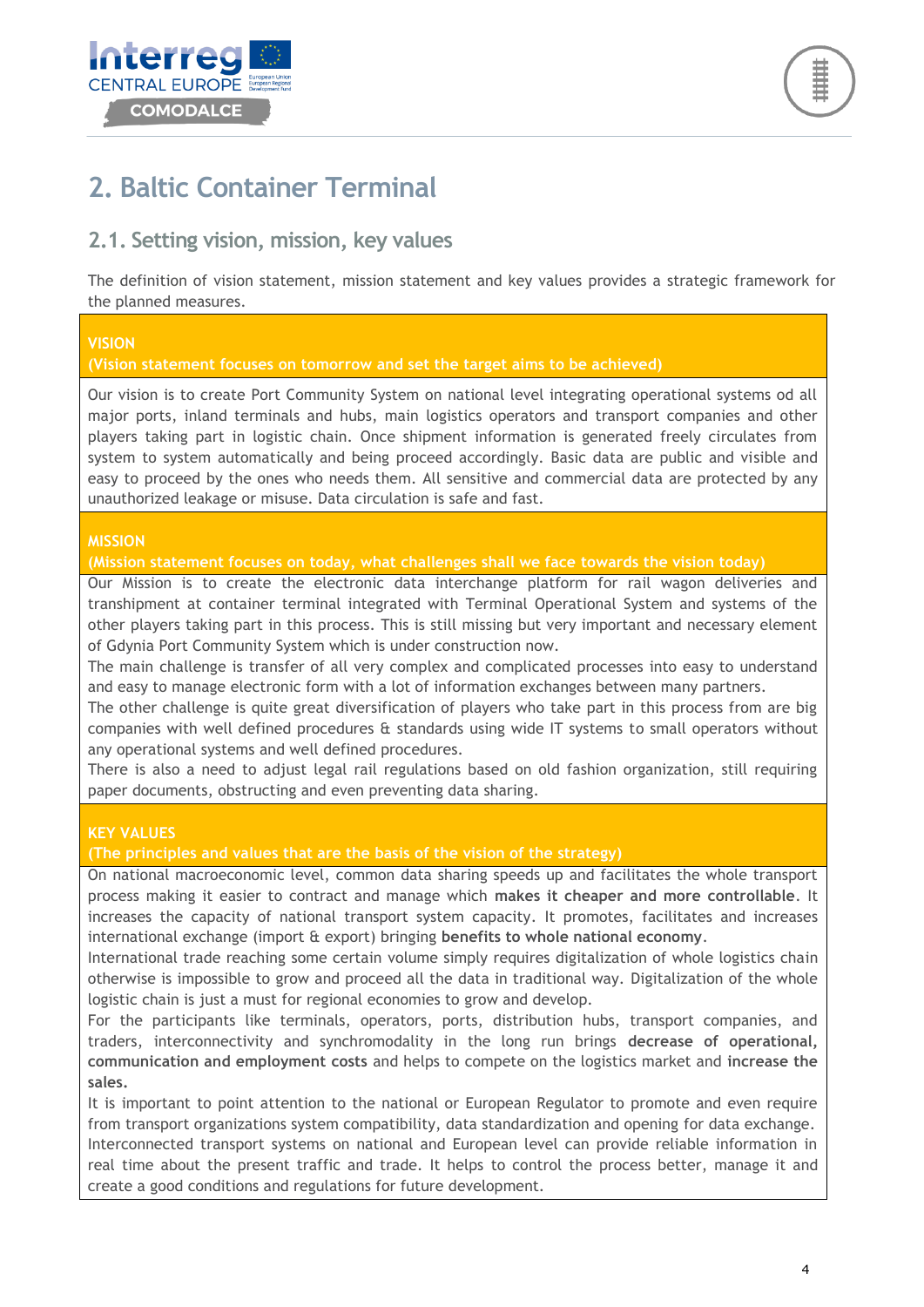



### <span id="page-4-0"></span>**2.2. Setting strategic goals**

Medium term (5 years):

- 1. Goal no. 1: system integration with all major partners (sea, inland and administration).
- 2. Goal no. 2: Connection to Gdynia Port Community System

Long term (10 years):

- 1. Goal no. 3: Creation Dynamic Truck Appointment System
- 2. Goal no. 4: Connections to Polish National Transport System (national PCS)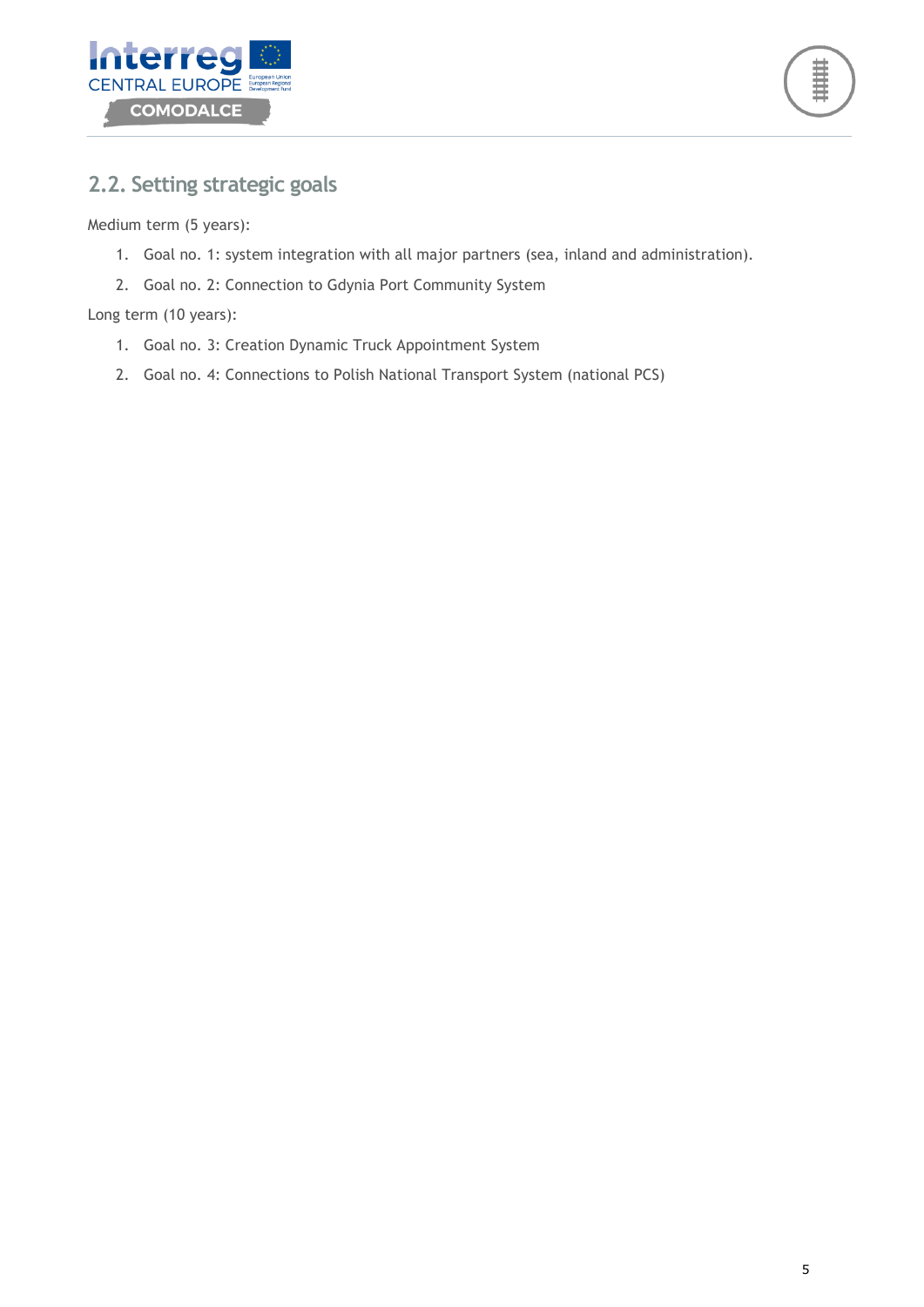

|  |  | Goal no. 1 - System integration with all major partners |  |  |
|--|--|---------------------------------------------------------|--|--|
|  |  |                                                         |  |  |

| <b>Perspectives</b>                        | Goal                                                                                                                                                                                                                                                                                                                                                                                                                                | <b>Measurement</b>                                                                                                                                                                                                                                                                                                     |
|--------------------------------------------|-------------------------------------------------------------------------------------------------------------------------------------------------------------------------------------------------------------------------------------------------------------------------------------------------------------------------------------------------------------------------------------------------------------------------------------|------------------------------------------------------------------------------------------------------------------------------------------------------------------------------------------------------------------------------------------------------------------------------------------------------------------------|
| 1. Environmental and<br>safety perspective | Some od papers documents (railway<br>bill, discharging lists and loading<br>confirmations) will be not printed any<br>more but sent and stored<br>electronically instead. We expect<br>reduction of the paper used.                                                                                                                                                                                                                 | Expect reduction of paper<br>usage/printing of approximately by<br>40% measuring by costs of printing<br>paper bought per month or year.                                                                                                                                                                               |
| 2. Internal processes<br>perspectives      | We need to define all processes at<br>terminal or re-define the ones<br>existing in order to be covered them<br>by Terminal Operating System. Some<br>of processes are still not under the<br>system and proceed with sue paper<br>documents (warehouse, breal bulk<br>and project cargo operations). We<br>Need also to introduce the tools<br>assigning time of the execution of<br>each process element to registered by<br>TOS. | Increase the number of electronic<br>communicates sent and received by<br>TOS to/from partners on average<br>daily session per month.                                                                                                                                                                                  |
| 3. Innovation and<br>growth perspective    | There is necessary to increase the<br>capacity of TOS for exchange external<br>communication and data storage by<br>investing in IT harware, TOS<br>modification and/or pushing part of<br>this to could.                                                                                                                                                                                                                           | Due to application of new<br>technologies in data interchange<br>with major partners we should<br>observe by decrease of sessions in<br>our Web User interface: "Main Sail<br>On Line" which is now the basic tool<br>in communication with partners.<br>The measurement would be the<br>number od sessions per month. |
| 4. Customer / Partner<br>perspective       | We need to look for synergies with<br>partners, Organizing common<br>workshops, look for the possibilities<br>and common benefits in application<br>system integration. Investigating<br>present possibilities and IT capacity<br>for integration.                                                                                                                                                                                  | We can measure the number of new<br>system integration achieved during<br>the year.                                                                                                                                                                                                                                    |
| 5. Financial<br>perspective                | System integration required some IT<br>investments (works and hardware)<br>which in long run brings much<br>operational savings. Each of the<br>partners will cover the initial costs of<br>necessary II investments on his own<br>sides counting on operational savings<br>in future which can cover the initial<br>cost.                                                                                                          | System integration will result in<br>reduction of employment,<br>communication and claim costs. We<br>can closely observe reduction of this<br>costs categories year by year.                                                                                                                                          |
| <b>VISION:</b>                             |                                                                                                                                                                                                                                                                                                                                                                                                                                     |                                                                                                                                                                                                                                                                                                                        |

Our vision is to create Port Community System on national level integrating operational systems od all major ports, inland terminals and hubs, main logistics operators and transport companies and other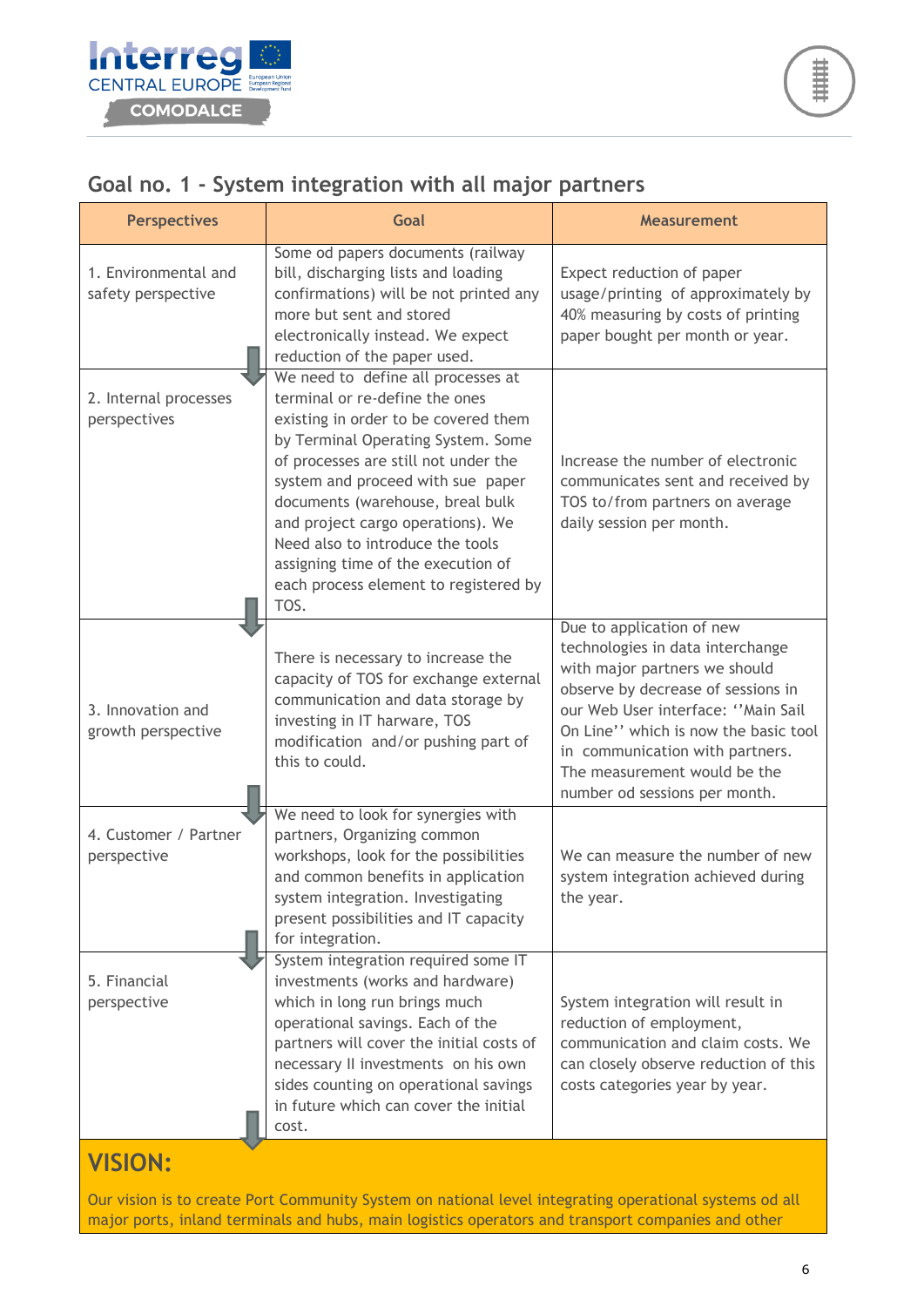

菲菲菲

players taking part in logistic chain. Once shipment information is generated freely circulates from system to system automatically and being proceed accordingly. Basic data are public and visible and easy to proceed by the ones who needs them. All sensitive and commercial data are protected by any unauthorized leakage or misuse. Data circulation is safe and fast.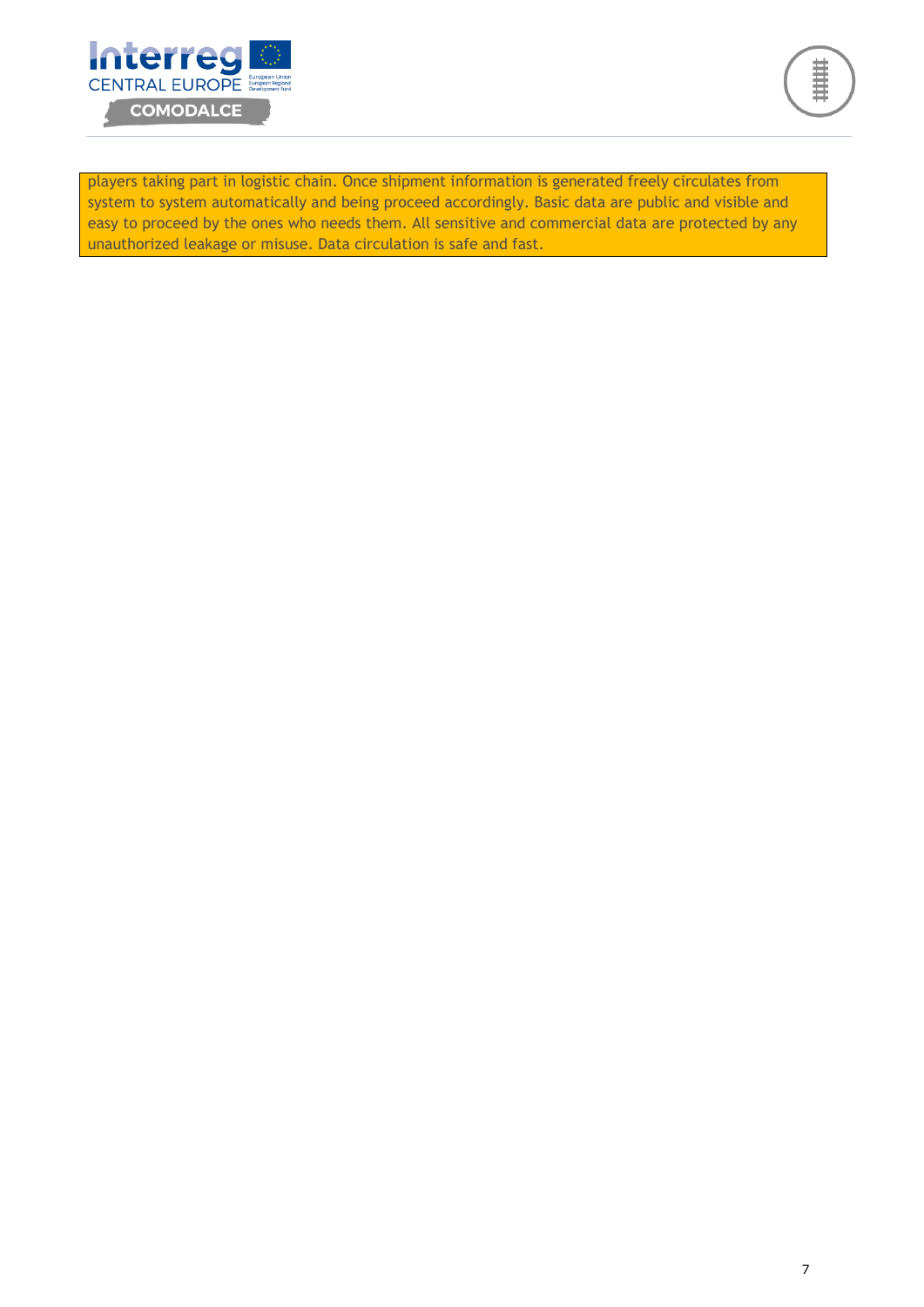#### **Goal no. 2 - Connection to Gdynia Port Community System**

| <b>Perspectives</b>                        | Goal                                                                                                                                                                                      | <b>Measurement</b>                                                                                                        |
|--------------------------------------------|-------------------------------------------------------------------------------------------------------------------------------------------------------------------------------------------|---------------------------------------------------------------------------------------------------------------------------|
| 1. Environmental and<br>safety perspective | Definition of data interchange data<br>safety standards, sign relevant<br>agreements with PCS operator and<br>apply them.                                                                 | We can measures communication<br>errors and incidents.                                                                    |
| 2. Internal processes<br>perspectives      | We need to digitalize all order placing<br>and operations executed at terminal.                                                                                                           | We can measures TOS internal errors<br>and communication errors with PCS<br>per week/month.                               |
| 3. Innovation and<br>growth perspective    | There is necessary to increase the<br>capacity of TOS to exchange and<br>storage of external communication by<br>investing in IT (upgrades of software<br>& hardware).                    | We should measure the increase of<br>number of communicates exchanges<br>between TOS and PCS.                             |
| 4. Customer / Partner<br>perspective       | We should encourage our partners to<br>connect to PCS showing the common<br>benefits and helping with our know<br>how and experience in this field.                                       | We should register increase the<br>communicates exchanged with PCS<br>on weekly/monthly basis.                            |
| 5. Financial<br>perspective                | PCS Operator should set up some<br>business model of financing its<br>operations and connection rules. By<br>the moment it is governmental<br>initiative financed by Port<br>Authorities. | PCS operator should register and<br>disclose the number new partners<br>and services available by PCS on<br>yearly basis. |

### **VISION:**

Our vision is to create Port Community System on national level integrating operational systems od all major ports, inland terminals and hubs, main logistics operators and transport companies and other players taking part in logistic chain. Once shipment information is generated freely circulates from system to system automatically and being proceed accordingly. Basic data are public and visible and easy to proceed by the ones who needs them. All sensitive and commercial data are protected by any unauthorized leakage or misuse. Data circulation is safe and fast.<please copy here the vision statement as defined in 4.1>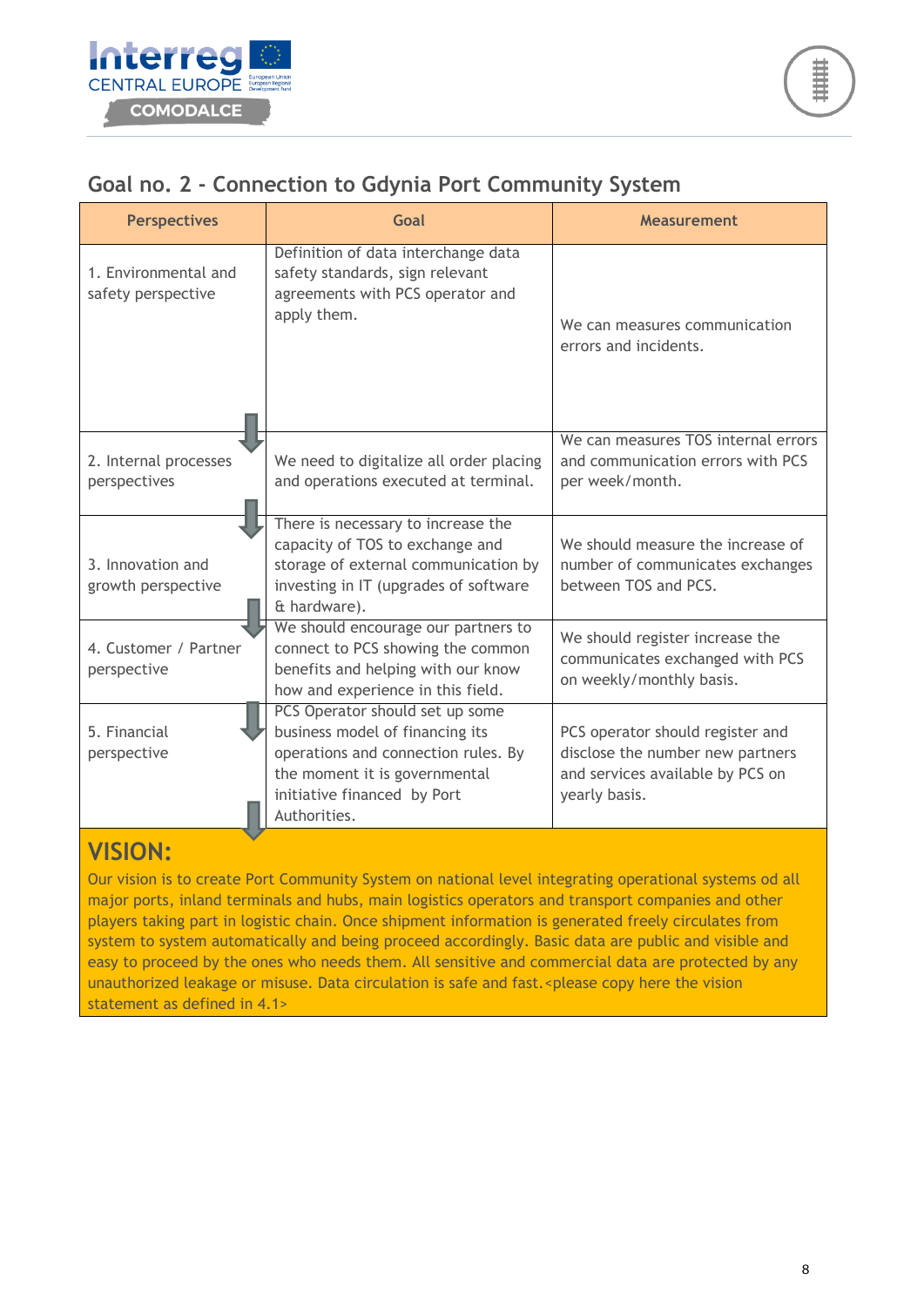|  |  | Goal no. 3 - Creation Dynamic Truck Appointment System |  |
|--|--|--------------------------------------------------------|--|
|  |  |                                                        |  |

| <b>Perspectives</b>                        | <b>Goal</b>                                                                                                                                                                                                             | <b>Measurement</b>                                                                                                                                                                                                     |
|--------------------------------------------|-------------------------------------------------------------------------------------------------------------------------------------------------------------------------------------------------------------------------|------------------------------------------------------------------------------------------------------------------------------------------------------------------------------------------------------------------------|
| 1. Environmental and<br>safety perspective | We need to create the system and<br>port policy for truck movement<br>monitoring to avoid port area<br>congestion, long waiting time,<br>managing trucks for even distribution<br>within the day and week.              | We should measure in real time<br>terminal operations indicating to<br>truckers the most convenient time<br>of arrival (shortest waiting time).<br>The shortest gate in/gate our time<br>the better system is working. |
| 2. Internal processes<br>perspectives      | We need to gather all information<br>about all planned operations at the<br>terminal to be able predict in one 1-2<br>day in advance the peaks and lows<br>during the day/week time in order to<br>manage trucks' flow. | We should measure % of equipment<br>utilization by shift and establish the<br>desired level to be kept.                                                                                                                |
| 3. Innovation and<br>growth perspective    | We should look for system integration<br>with all tracking systems, motorway<br>and read monitoring systems to<br>identify trucks' movement.                                                                            | We should measure the estimated<br>waiting time indicated to the<br>trucker when appointed the visit<br>with the actual gate in/gate our<br>time.                                                                      |
| 4. Customer / Partner<br>perspective       | We should to promote this solution<br>among trucking companies, freight<br>forwarders and operators and develop<br>application available on mobile<br>phones to be easy and user friendly to<br>manage.                 | We should measure the satisfaction<br>level of the users.                                                                                                                                                              |
| 5. Financial<br>perspective                | DTAS will be developed by BCT means<br>and initial costs of creation and<br>implementation will be covered by<br>future operational savings<br>(elimination of congestion and idle<br>time costs)                       | Due to better terminal work<br>distribution operational costs should<br>start to decrease.                                                                                                                             |

## **VISION:**

Our vision is to create Port Community System on national level integrating operational systems od all major ports, inland terminals and hubs, main logistics operators and transport companies and other players taking part in logistic chain. Once shipment information is generated freely circulates from system to system automatically and being proceed accordingly. Basic data are public and visible and easy to proceed by the ones who needs them. All sensitive and commercial data are protected by any unauthorized leakage or misuse. Data circulation is safe and fast.<please copy here the vision statement as defined in 4.1>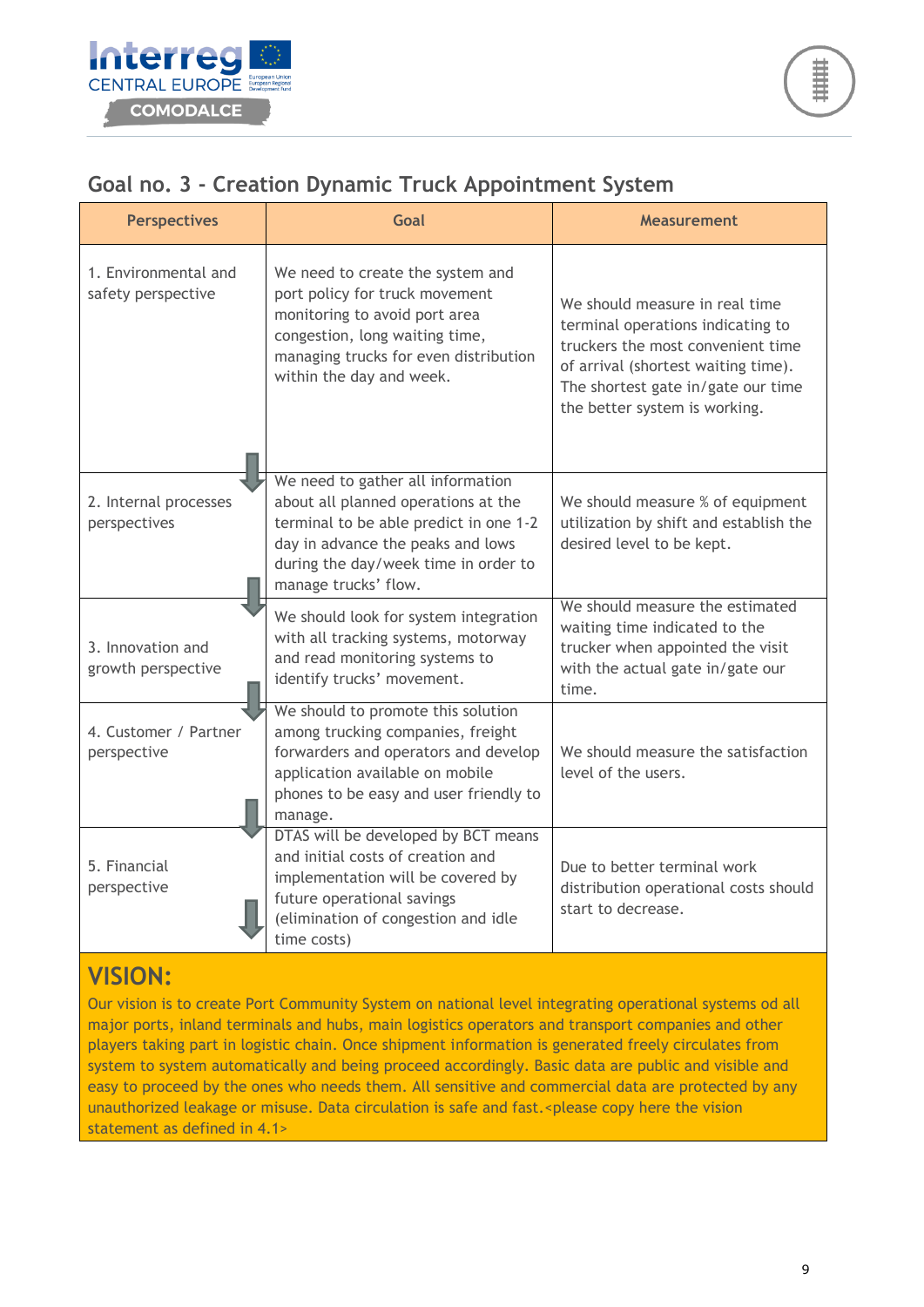

## **Goal no. 4: Connection to Polish National Transport System (national PCS)**

| <b>Perspectives</b>                        | Goal                                                                                                                                                                                                                                                                                                                                                    | <b>Measurement</b>                                                                                                                                       |
|--------------------------------------------|---------------------------------------------------------------------------------------------------------------------------------------------------------------------------------------------------------------------------------------------------------------------------------------------------------------------------------------------------------|----------------------------------------------------------------------------------------------------------------------------------------------------------|
| 1. Environmental and<br>safety perspective | There is a need of digitalization of all<br>the partners in the whole logistics<br>chain including administration,<br>customs and inspections. Establish<br>standards of communications on<br>national or European level, common<br>policy and strategy for development.                                                                                | We should measure growth of<br>transaction number dome via<br>National Transport System.                                                                 |
| 2. Internal processes<br>perspectives      | We need to develop new capacity for<br>exchanging and processing data. Take<br>advantage of the fact of having access<br>to more data and develop new<br>procedures and IT tools lifting quality<br>of our services on higher level.                                                                                                                    | The operational costs should<br>continue to decrease year by year                                                                                        |
| 3. Innovation and<br>growth perspective    | Capacity of the terminal should to<br>grow without any investments into<br>infrastructure due to shorter storage<br>and faster operations due shorter and<br>smoother turnover of containers.                                                                                                                                                           | Amount of the containers shipped on<br>national level should to grow. All<br>the participants of the transport<br>chain should to register bigger sales. |
| 4. Customer / Partner<br>perspective       | National/European Regulator needs to<br>promote, encourage and facilitate the<br>connection of the new partners.                                                                                                                                                                                                                                        | We should to measure the number<br>of new partners connected and new<br>services available for the partners.                                             |
| 5. Financial<br>perspective                | National/European Regulator needs to<br>finance IT infrastructure. The cost of<br>connection and internal adjustment<br>od local company system need to be<br>covered by special financing program.<br>Regulator need to develop preference<br>financing tool (low interest loans or<br>co-financing programmes) for the<br>small and medium companies. | Utilization the financing fund for<br>development and functioning of<br>national transport system.                                                       |

## **VISION:**

Our vision is to create Port Community System on national level integrating operational systems od all major ports, inland terminals and hubs, main logistics operators and transport companies and other players taking part in logistic chain. Once shipment information is generated freely circulates from system to system automatically and being proceed accordingly. Basic data are public and visible and easy to proceed by the ones who needs them. All sensitive and commercial data are protected by any unauthorized leakage or misuse. Data circulation is safe and fast.<please copy here the vision statement as defined in 4.1>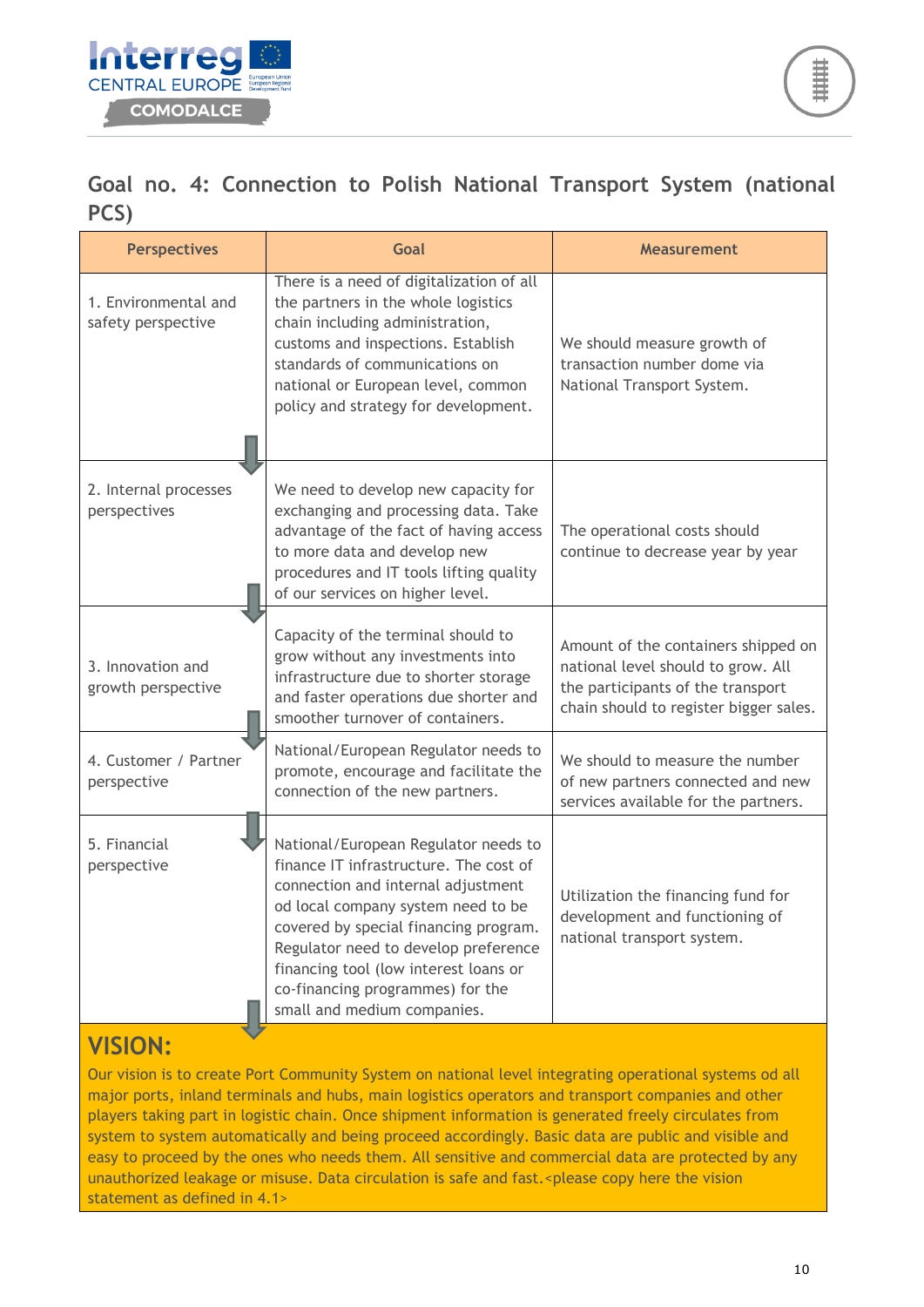



### <span id="page-10-0"></span>**2.3. Wish list of ICT measures**

| Wish list of ICT measures                                           |                                                                                                                                                                                                                                                           |                                                                                           |                                                                                                                                                                                                                              |  |  |  |
|---------------------------------------------------------------------|-----------------------------------------------------------------------------------------------------------------------------------------------------------------------------------------------------------------------------------------------------------|-------------------------------------------------------------------------------------------|------------------------------------------------------------------------------------------------------------------------------------------------------------------------------------------------------------------------------|--|--|--|
| <b>Title</b>                                                        | <b>Short description</b>                                                                                                                                                                                                                                  | Link to the strategic<br>goal                                                             | Link to the pilot action                                                                                                                                                                                                     |  |  |  |
| 1. integration<br>module for rail<br>operations                     | Present BCT TOS is missing<br>rail module that is why we<br>cannot provide digital<br>information to rail partners.                                                                                                                                       | Goal no. 1 - System<br>integration with all<br>major partners                             | Platform will collect the<br>data from the<br>stakeholders and<br>environment, proceed it,<br>aggregates and pass to<br>TOS in the form it can<br>accept and work on.                                                        |  |  |  |
| 2. Common data<br>exchange<br>standards                             | All stakeholders develop<br>systems using different<br>standards which are often<br>not compatible. There is a<br>need od standardization and<br>set up the standards when<br>they are missing.                                                           | Goal no. 2 - Connection<br>to Gdynia Port<br><b>Community System</b>                      | Platform will organize,<br>and clearly define the<br>processes, actions and<br>data proposing the<br>standards                                                                                                               |  |  |  |
| 3. Central<br>Operational<br><b>Planning System</b>                 | Effective allocation of<br>resources is the basic issue<br>for good functioning of the<br>terminal. Resources are<br>always limited and defined<br>and orders fluctuate a lot.<br>Resource management is<br>crucial for keeping<br>operational costs low. | Goal no. 3 - Creation<br><b>Dynamic Truck</b><br>Appointment System                       | Platform will manage the<br>rail operations giving<br>real-time precise input to<br>planning system. Having<br>this information<br>prediction of waiting time<br>for trucks will be more<br>precise.                         |  |  |  |
| 4.1T<br>infrastructure<br>and know-how<br>for wider<br>integrations | Adopting of platform<br>integration module for many<br>different communication<br>forms and standards.<br>Providing new services and<br>new opportunities for<br>cooperation                                                                              | Goal no. 4: Connection<br>to Polish National<br><b>Transport System</b><br>(national PCS) | <b>BCT Pilot will be first</b><br>complex integration in<br>Polish Ports in rail<br>deliveries areas. It will<br>bring the base, knowledge<br>and know-how for any<br>further and wider system<br>integrations in transport. |  |  |  |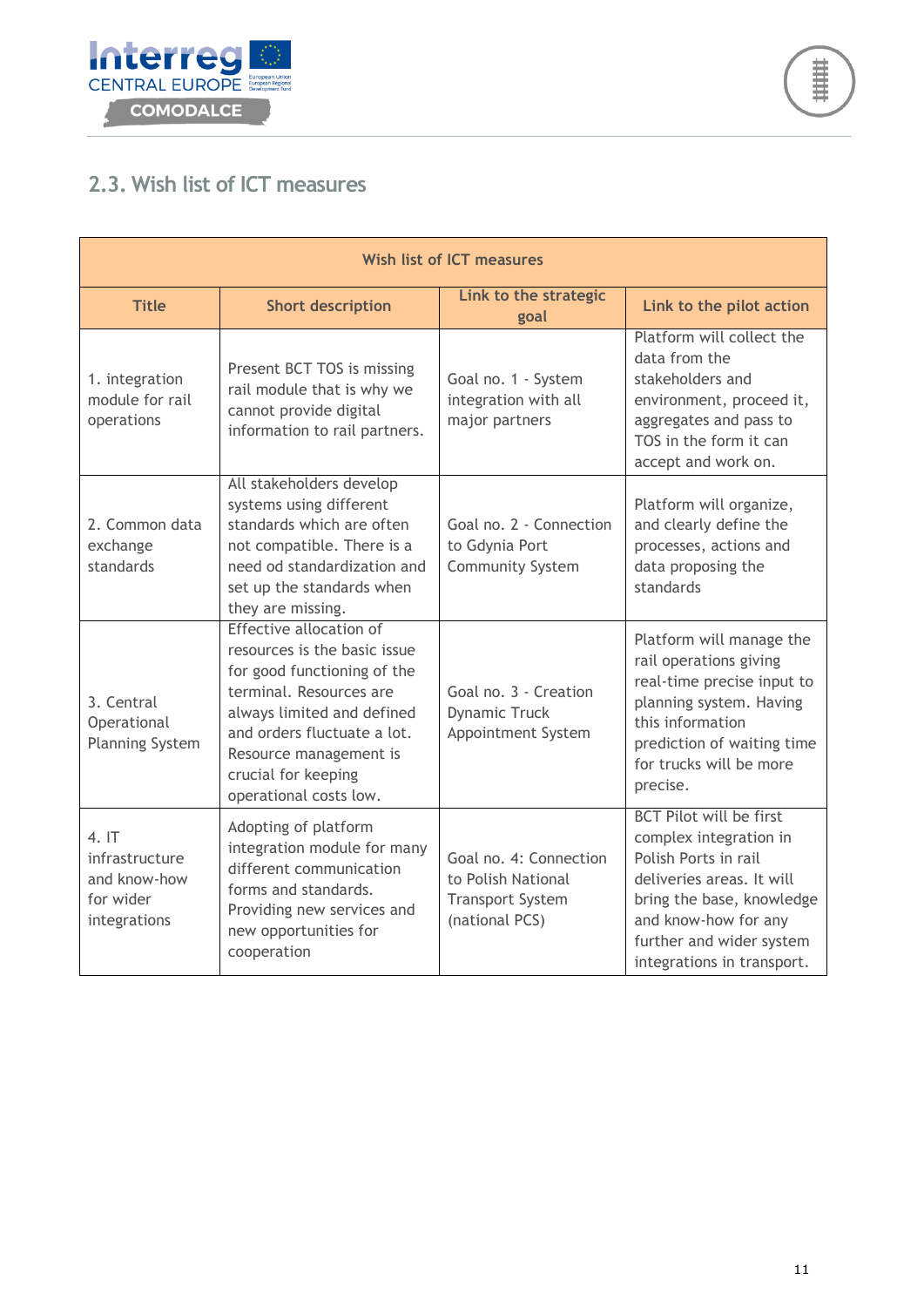



## <span id="page-11-0"></span>**3. Port of Gdynia Authority**

<span id="page-11-1"></span>**3.1. Setting vision, mission, key values**

#### **VISION**

**(Vision statement focuses on tomorrow and set the target aims to be achieved)**

Port of Gdynia stands as competitive multimodal node in TEN-T utilising ICT systems integrated within global value supply chains, creating its comparative advantage.

**MISSION**

**(Mission statement focuses on today, what challenges shall we face towards the vision today)**

Port of Gdynia together with its key stakeholders aims at utilising current and upcoming ITS systems by integrating both port's and railway's IT management systems. The essential scope of adaptation of port's IT system to the system implemented by the PKP PLK at Local Control Center of Gdynia Port Station.

**KEY VALUES (The principles and values that are the basis of the vision of the strategy)**

Port of Gdynia focuses on utilising multimodal technology, connecting with port's hinterland and foreland, especially rail and maritime links, integrating stakeholders and logistic processes, fostering green deal principles and enacting the European area transport policy.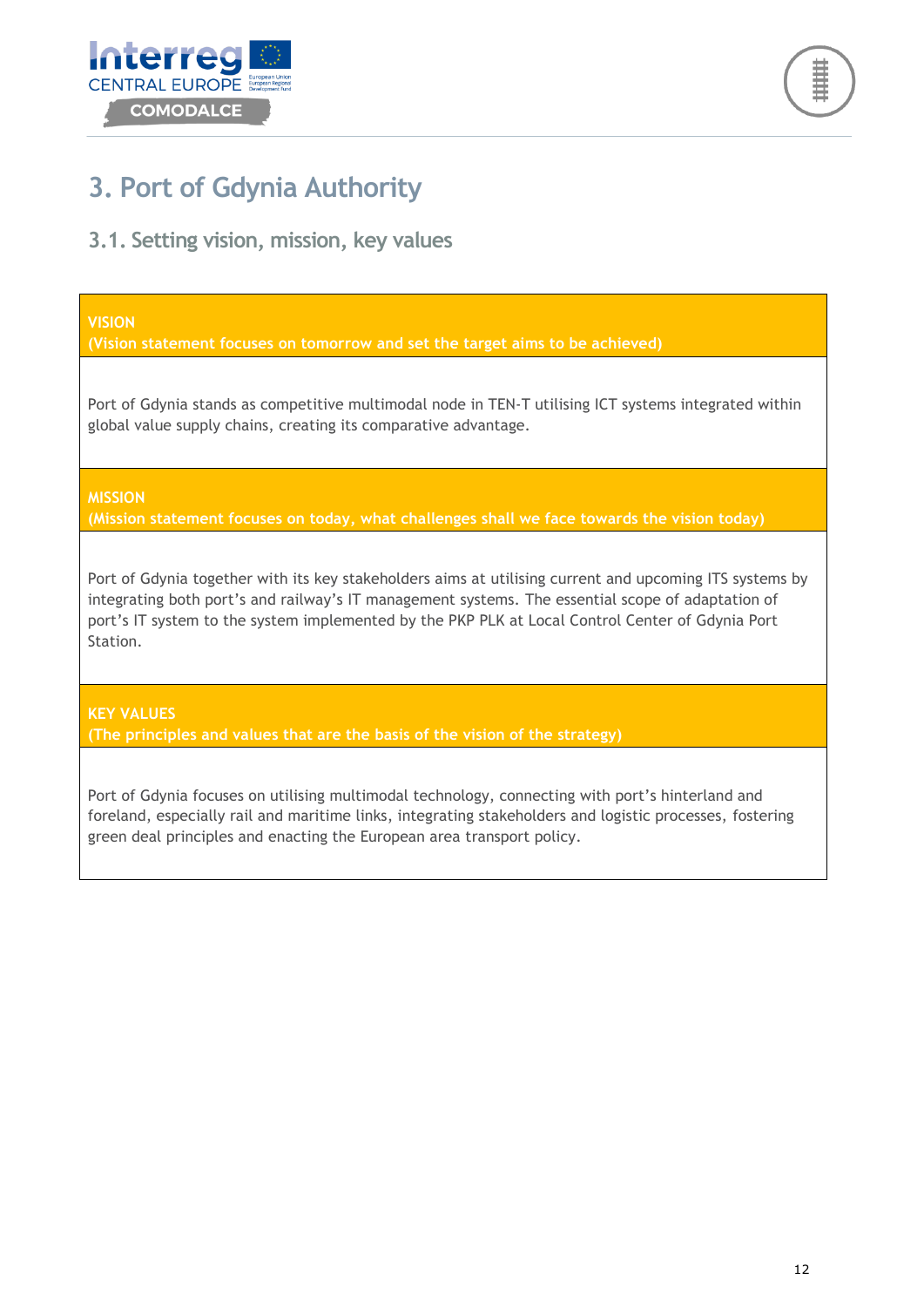



#### <span id="page-12-0"></span>**3.2. Setting strategic goals**

Medium term (5 years):

- 3. Goal no. 1: Launching port's ICT railway system within PKP PLK Local Control Center of Gdynia Port Station
- 4. Goal no. 2: Technical documentation for the integration of both port's and port's terminals' railway IT systems.

Long term (10 years):

- 3. Goal no. 3: Integration of both port's and port's terminals' railway IT systems.
- 4. Goal no. 4: Integrating both port's and railway ICT systems within RFC5.
- 5. Goal no. 5: Road ITS in the node: intelligent truck traffic management system in the Port of Gdynia.

The following table refer to all goals:

| <b>Perspectives</b>                                                                                                                                                         | Goal                                                                                                                                  | <b>Measurement</b>                                                   |  |  |  |
|-----------------------------------------------------------------------------------------------------------------------------------------------------------------------------|---------------------------------------------------------------------------------------------------------------------------------------|----------------------------------------------------------------------|--|--|--|
| 1. Environmental and<br>safety perspective                                                                                                                                  | <enacting deal="" green="" policy<br="">objectives in line with ESPO<br/>requirements and position in this<br/>matter.&gt;</enacting> | % of ships using green renewable<br>energy in the port by 2025       |  |  |  |
| 2. Internal processes<br>perspectives                                                                                                                                       | < ICT systems integrating in terms of<br>processes, decision taking,<br>multimodality, volume handled>                                | number of new systems effecting<br>the railway cargo volume handling |  |  |  |
| 3. Innovation and<br>growth perspective                                                                                                                                     | < smart port vision enacting by 2030>                                                                                                 | number of new innovative<br>technology used                          |  |  |  |
| 4. Customer / Partner<br>perspective                                                                                                                                        | < creating a common<br>users'/stakeholder information and<br>processing platform >                                                    | number of new customer/partner<br>communication strategy involved    |  |  |  |
| 5. Financial<br>perspective                                                                                                                                                 | <own financial="" funds,="" national="" sources<br="">and new EU 2021-2017 perspective&gt;</own>                                      | % of external financial sources<br>utilised per ICT project          |  |  |  |
| <b>VISION:</b>                                                                                                                                                              |                                                                                                                                       |                                                                      |  |  |  |
| < Port of Gdynia stands as competitive multimodal node in TEN-T utilising ICT systems integrated within<br>global value supply chains, creating its comparative advantage.> |                                                                                                                                       |                                                                      |  |  |  |